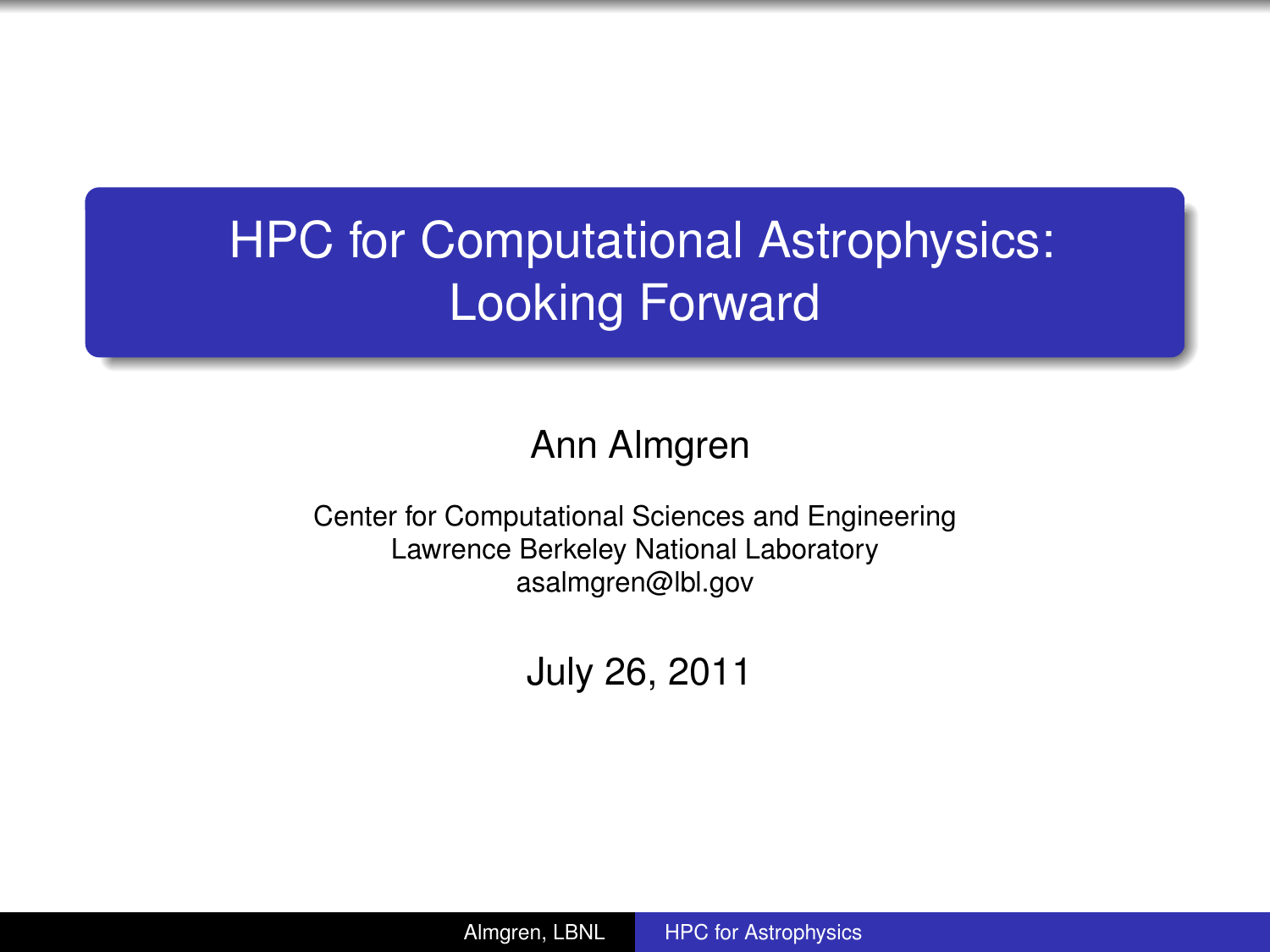## Introduction: Trends in HPC

Power and cost constraints  $\rightarrow$  a significant shift in architectural design for next generation systems

Exascale architectures – likely characteristics

- **O** Much higher concurrency (more cores) in
	- **.** low-power (core may do less fewer operations, slower clock speed)
	- many-core (cores per chip, cores per node)
	- **•** possibly heterogeneous (not all cores are equal)

nodes

- **O** Much lower memory per core
- Reduction in relative I/O system performance
- Higher failure rates for components
- Less of a guarantee of reproducibility

Implications

- **•** FLOPS will matter less
- Memory and data movement will matter more
- What does this mean for reliability / reproducibility (aka verification)?

Note that this doesn't apply just to exascale machines – this will extend to your laptop as well!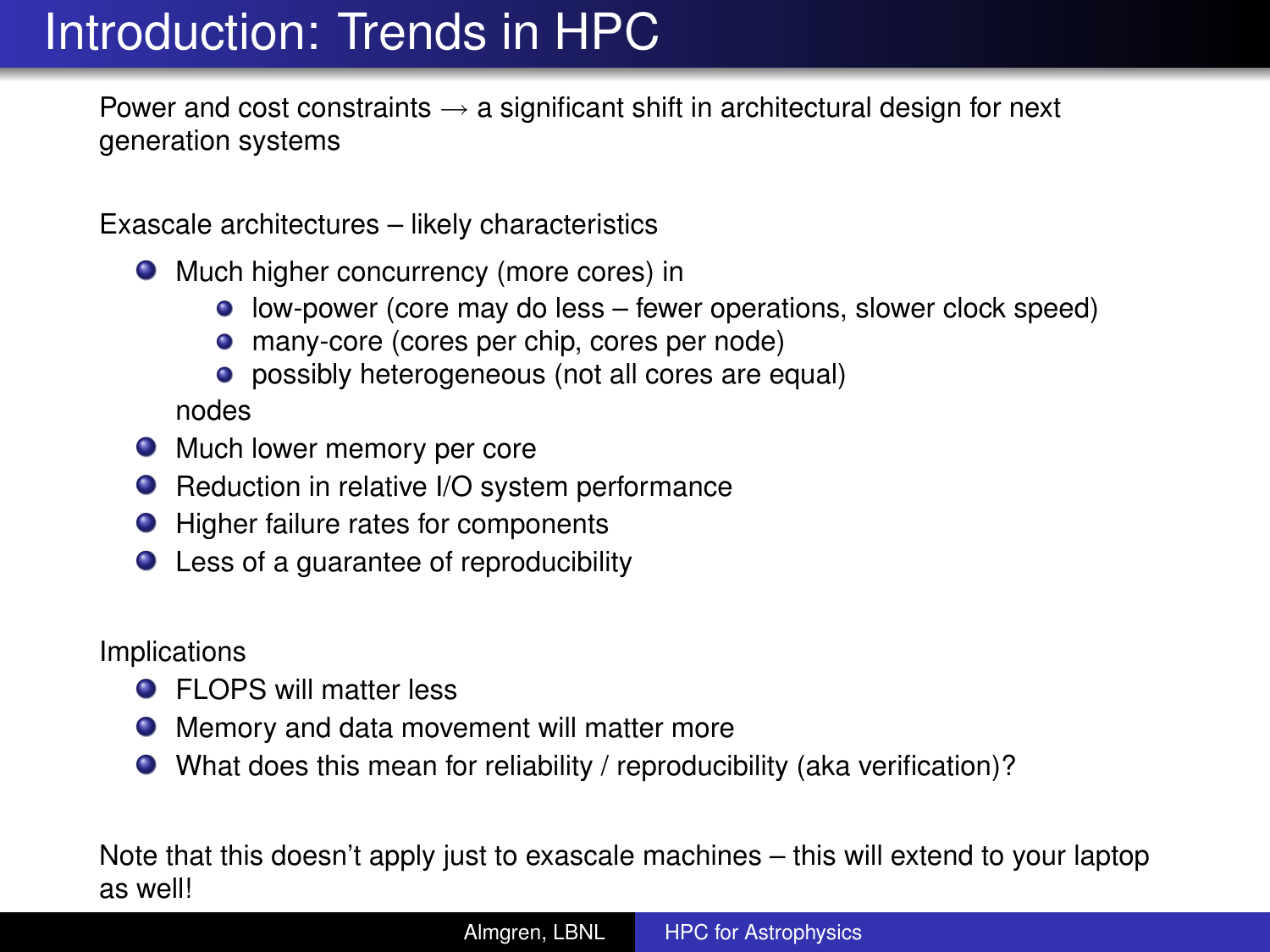### What Does All This Do For You?

Today's "Hero" run becomes part of tomorrow's parameter study – use a suite of calculations to understand uncertainties, explore parameter space...

 $\bullet$  Tomorrow's "Hero" run has higher resolution, more physics (with more fidelity) – hopefully answers some questions we can't even hope to answer today.

Bad science done faster is still bad science.

But, with any luck, more numbers, faster, leads to more insight and understanding.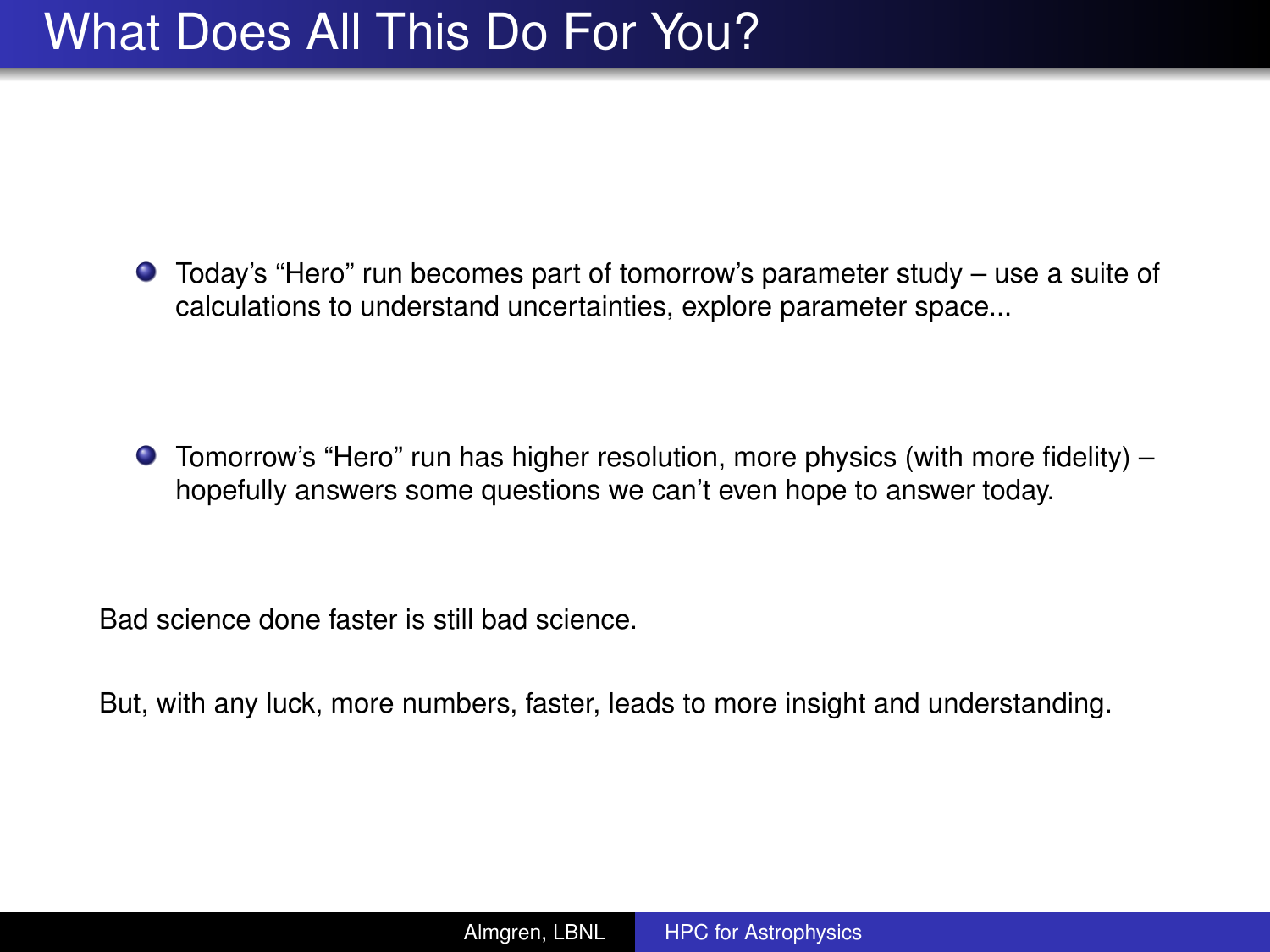## Algorithm and Code Changes

Pure MPI – or even MPI + OpenMP – will no longer be standard approach. Efficient codes are going to be harder to write.

Next generation machines will need algorithms that

- **O** run on more cores (more concurrency)
- move data less (more locality with reduced synchronization)
- use less memory / FLOP

Current approaches to algorithm design are based considering how well we can approximate the physics of the problem with a given number of FLOPS.

This is fundamentally at odds with new architectures where FLOPS are (almost) free and the real costs are storage and movement of data. We also have to deal with non-uniform memory access (NUMA) – this will need to be built into the algorithm.

We need to rethink how we model different physical processes within the context of machines that reflect a different character

Machine reliability will also be a problem – algorithms may need to be designed to recover from faults.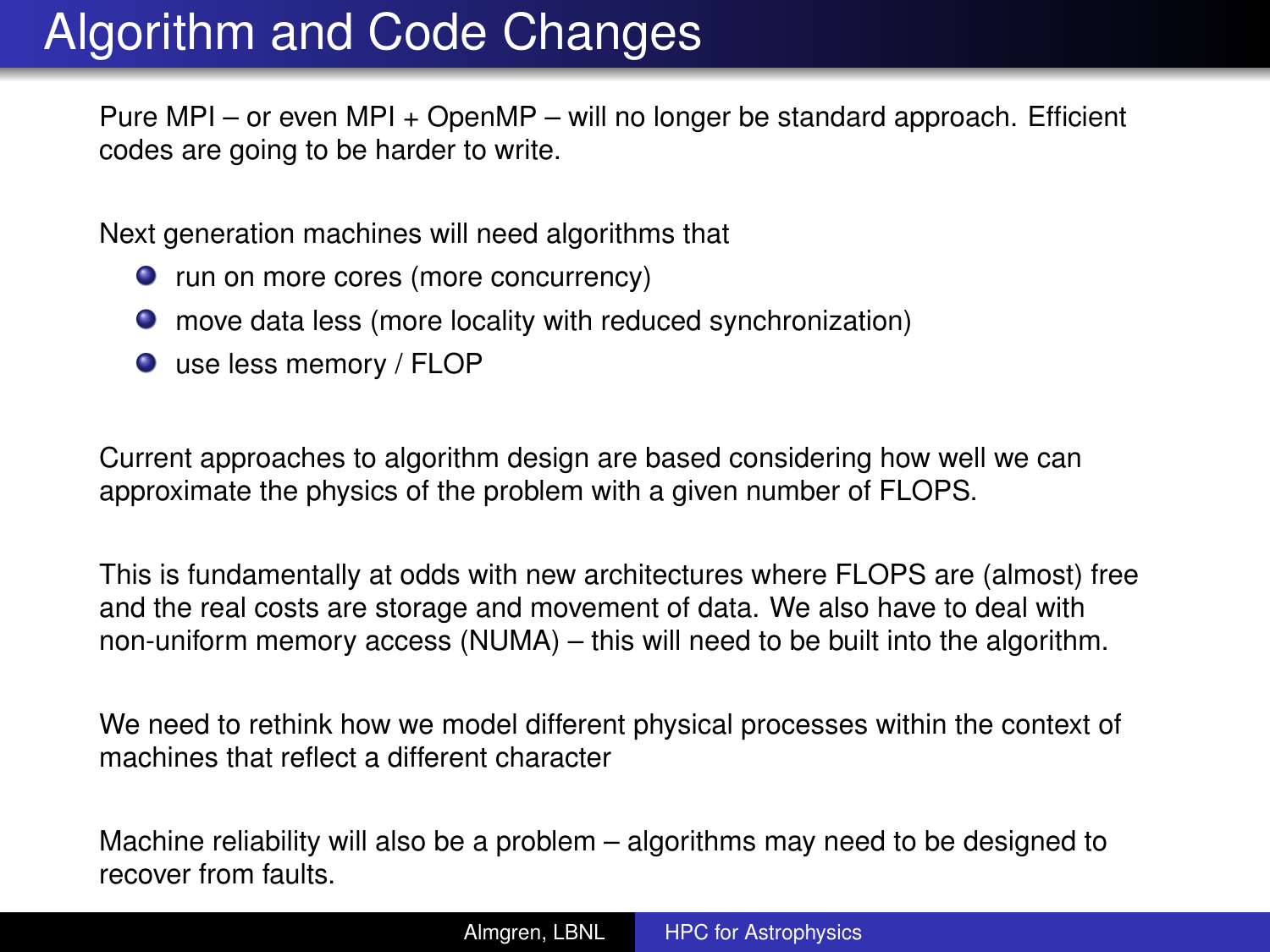Monte Carlo methods for particles are embarassingly parallel.

Put *N* particles on each processor and let them go.

If the particles need information from an underlying grid, and the entire grid fits on each processor, then the method scales perfectly.

As memory per core gets smaller and the amount of information you want on the grid gets larger, the entire domain will no longer fit on each processor.

This fundamentally alters the parallelization of the algorithm – now particles must be associated with the processor that owns the grid they're in – particles now must move between processors, changing the previous parallelization paradigm.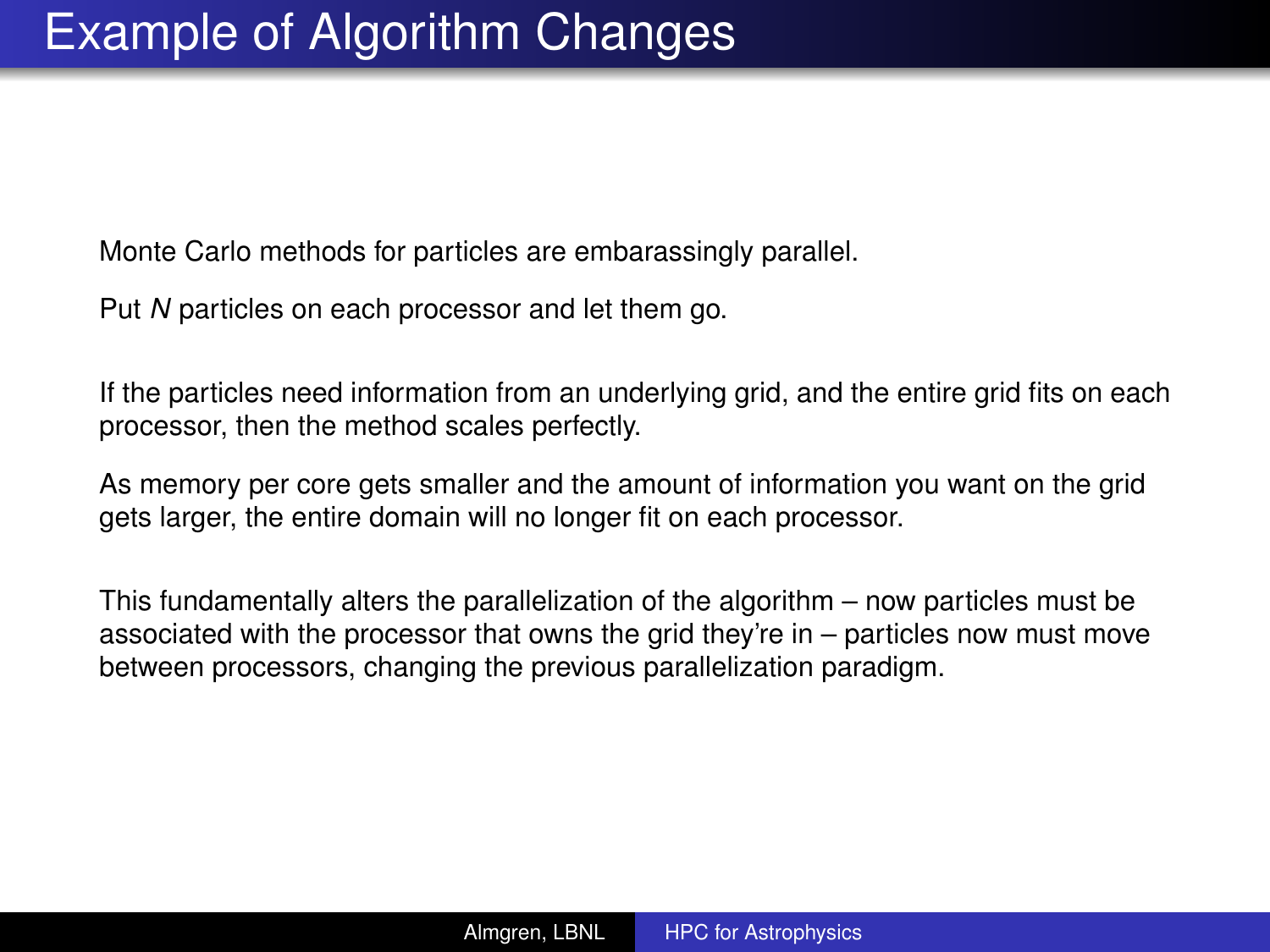## Programming models

Current programming models are not adequate for the next generation architectures

Example of a programming model: Fortran with MPI.

```
do j = 1, ny
do i = 1, nx
uout(i,j) = uin(i,j) + dt * (flux_x(i,j) - flux_x(i+1,j)) + dt * (flux_y(i,j) - flux_y(i,j+1))
end do
end do
```
This tells the processor what operations to do.

But this loops says nothing about how to access memory during the operations.

- We express codes in terms of FLOPS and let the compiler figure out the data movement
- Non-uniform memory access is already an issue but programmers can't easily control data layout

We will need new types of programming models that allow us to more explicitly control data motion and data layout.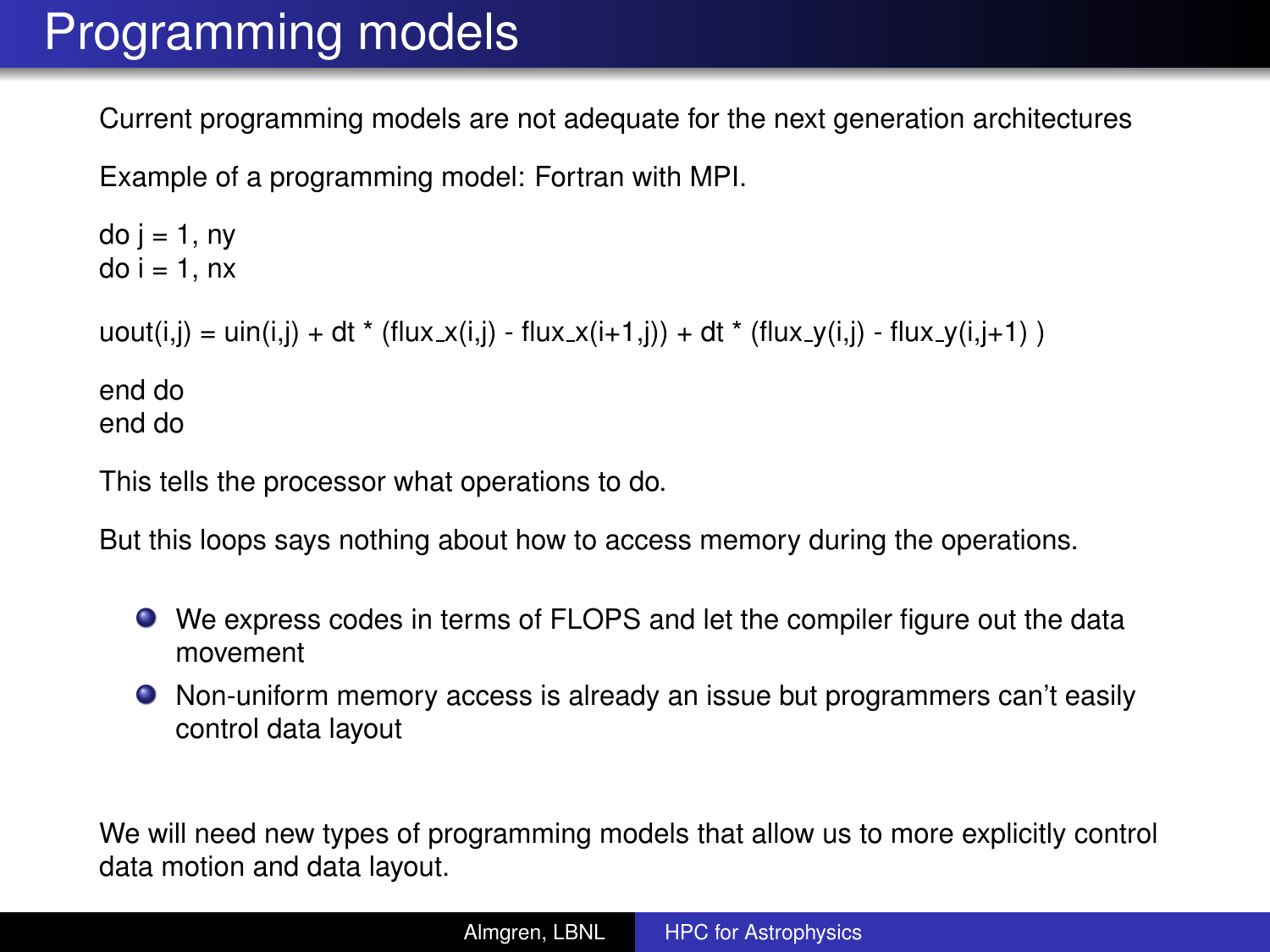## How Do These Changes Affect the Way you Run Code

- Codes are going to be harder to *run* efficiently we will need a way to understand what to expect in terms of actual performance on a given architecture in order to understand how to correctly write the algorithm and/or run the code.
- $\bullet$  I/O is going to be a bigger issue no more run now / analyze later.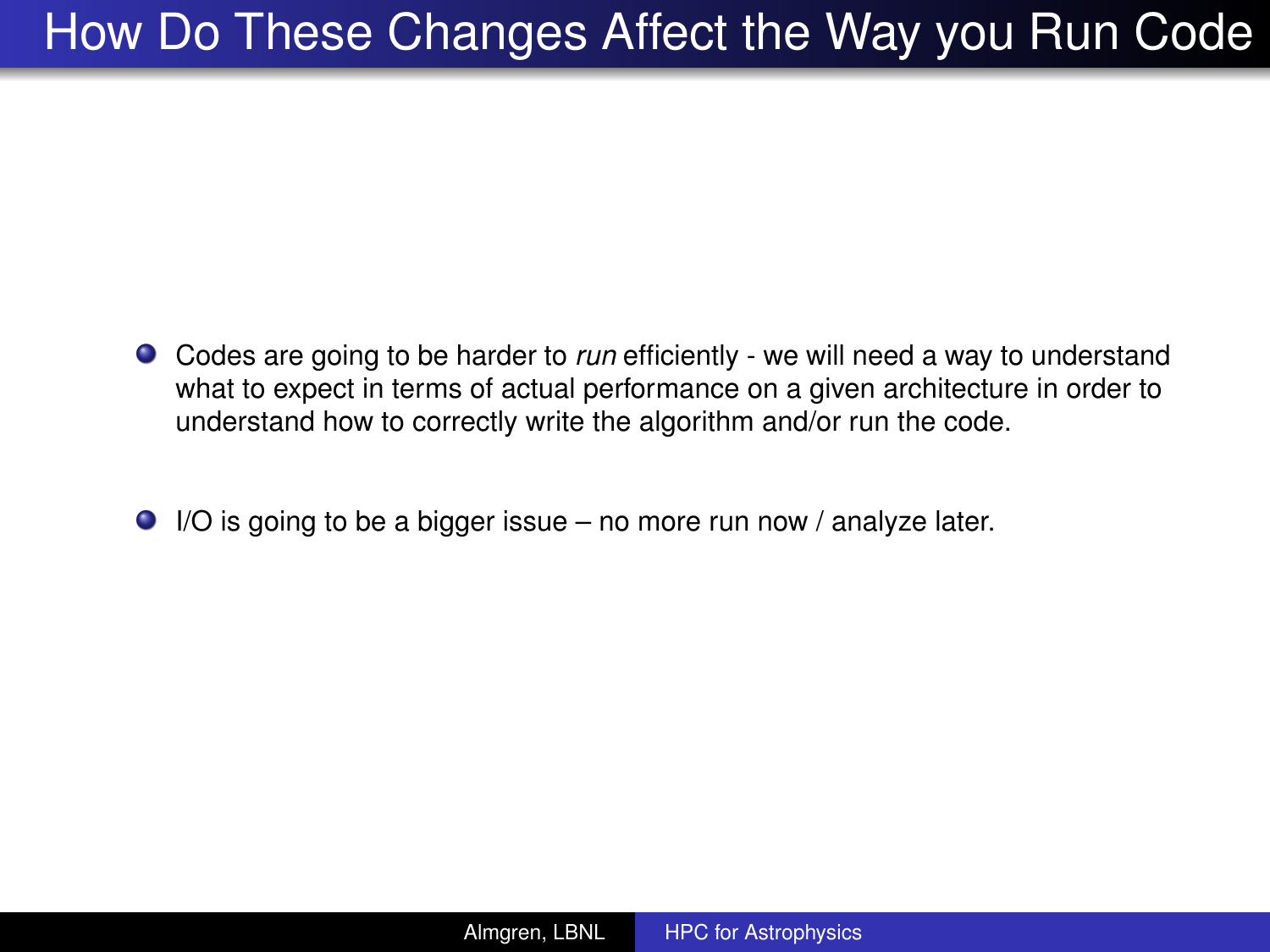We will need to change how we think about  $1/O -$  even doing it "right" won't be enough.

Useful paradigm is that of a laboratory experiment – what is measured and how to measure it is part of the process

We need to decide in advance what we want to measure in a given simulation and build that into the code in advance.

Bad news:

- $\bullet$  loss of convenience no longer store the data and analyze at your leisure
- $\bullet$  less ability to use vis/analysis as exploratory tools you need to know what you're looking for
- if you forget a diagnostic, you need to reproduce the entire run, not just the vis session

Good news:

The vis and analytics folks are working hard to make this all work... in situ analysis techniques, new algorithms, new ways of looking at data, etc.